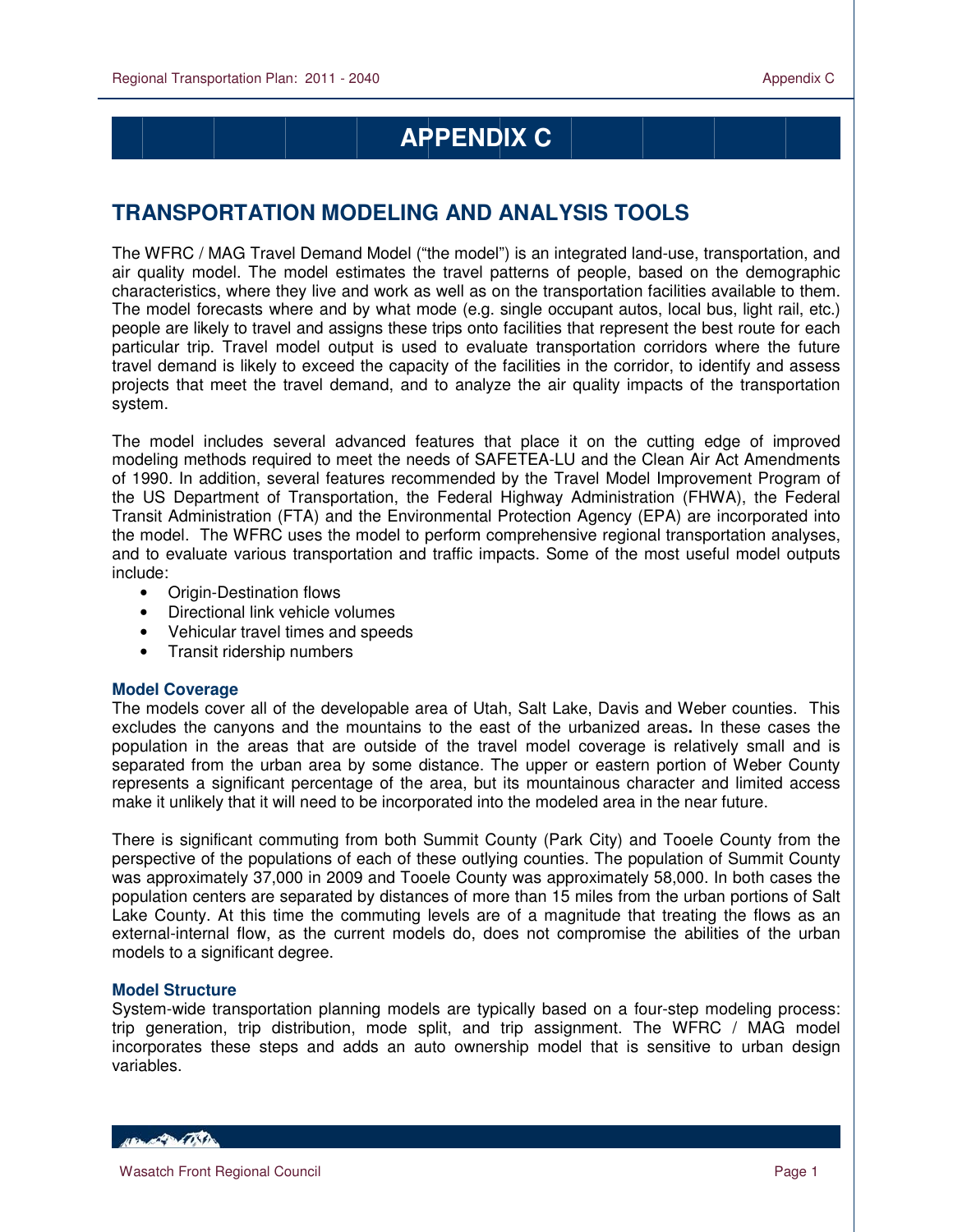The model has a feedback loop between trip distribution and traffic assignment, which is a process that ensures consistency between travel congestion and times that influence trip distribution patterns and are also an outcome of trip assignment. Travel time, or more generally speaking accessibility, is calculated based on outputs from the assignment model, but also is an important determinant of trip distribution and mode split. Therefore it is customary to iterate these three models in order to reach a convergent solution as shown in Figure C-1.

### **FIGURE C-1**

#### **CONCEPTUAL OVERVIEW OF THE WFRC / MAG MODEL**



At the start of a full model run, the auto ownership model estimates household auto ownership levels and then the trip generation model uses land use data and auto ownership to calculate trip ends at the Traffic Analysis Zone (TAZ) level. These trip ends are then paired into origins and destinations in the distribution model. In the mode split model, a mode of travel is selected for each trip. Trips are assigned to the highway network in the assignment model. The travel time feedback loop in the model is accomplished prior to mode choice by converting person trips to vehicle trips based on observed data.

#### **Model Components**

Although considered a five-step process as stated above, the model is actually comprised of several steps and each step is programmed separately. These steps include, but are not limited to:

- **Land use allocation model** allocates future land use (i.e. housing and jobs) based on accessibility, availability of land (through physical constraints and zoning), and location of existing land uses. The land use model is typically run to suggest a land use forecast for the modeling system.
- **Auto ownership model** estimates the likelihood of each household in the region owning 0, 1, 2, 3+ cars. Auto ownership is a function of characteristics of the household and where the household is located. Auto ownership and availability is a strong predictor of trip making and mode choice behavior.
- **Trip generation model** calculates the number of person trips generated within each TAZ. The trip generation model parameters are developed from travel surveys collected in 1993 and 2001. The number of trips to and from a place is a function of the amount and types of land-use activity within the zone.
- **Trip distribution model** pairs the origins and destinations for each zone for each of the trip purposes. Trip generation estimates the number of trips to or from each TAZ, and the model completes the trip by describing which trip origins are linked with which trip destinations. The result of this is a person trip matrix for each trip type. Trip distribution links trip-ends of the

*COLLEGE DE COSTA*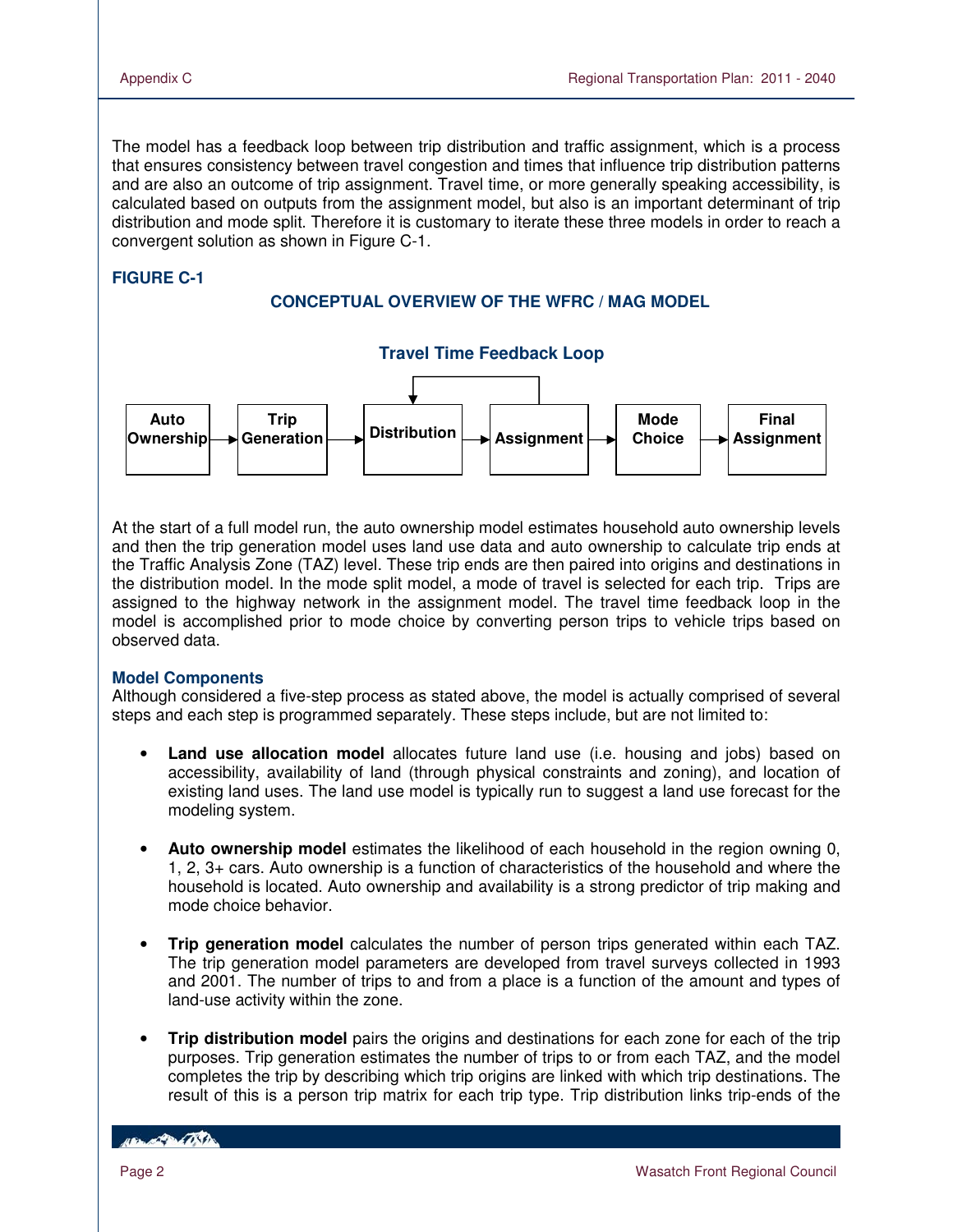same type based primarily on the spatial separation of different land-uses and observed sensitivities to trip length. One output of trip distribution is the person trip table for home to work that can be compared to the "Journey-to-Work" data provided by the Bureau of the Census.

- **Highway / transit skim builder** finds the best available travel path via each of the travel modes modeled. Several modes are explicitly modeled, including auto, transit modes (local bus, bus rapid transit, light rail, commuter rail) and non-motorized modes. Skims are reasonable approximations of the travel time and cost between all pairs of TAZs, and skims are described for each travel mode. The path-finding algorithms are calibrated based on observed travel paths and observed relationships between volumes and congested speeds.
- **Mode split model** calculates which mode the person trips are likely to take based on availability and mode-specific parameters (e.g. time, cost, transit frequency). Mode split provides a breakdown of person trips by mode both for captive riders (people without automobiles) and for the total population. The mode split model is developed based on observed data on mode preferences and what those preferences imply about sensitivities to mode attributes.
- **Vehicle assignment** model locates the "best" routes between each origin / destination pair and assigns the vehicle trips to the highway network. Important outputs of this module include number of vehicles on each roadway segment by time period and turning movements at intersections. Several other pieces of data can be extracted, including operating speeds, travel times, Vehicle Miles Traveled (VMT), Vehicle Hours of Travel (VHT), and Volume to Capacity (v/c) on links and at intersections. In addition, one can configure the vehicle assignment to save all the vehicle trips that use a single link in either direction (select link analysis) or all the vehicle trips that originate or are destined for a zone (select zone analysis).
- **Transit assignment** uses the transit trip table output from mode split and assigns person trips using transit to the appropriate transit route. This provides a means of viewing transit ridership graphically and understanding the relative effectiveness of different segments of the transit network.
- **Model output** is summarized automatically by the model, including regional statistics (e.g. VMT, VHT, transit shares and trip lengths), corridor and segment performance statistics (e.g. delay, volume, and ridership), district and county-level trip flows, mobile source emissions model (MOBILE) 6 inputs, and calibration statistics.

#### **Network Structure**

For modeling purposes, the road network includes all facilities functionally designated as collector or above. There are approximately 27,000 road links in the network. Map C-1 shows a portion of the travel model highway network covering north Davis County.

#### **TAZ Structure**

The WFRC / MAG model is a zonal-based forecasting tool, modeling travel between TAZs. Map C-2 shows an example of the TAZ structure of the model. TAZs are mutually exclusive (i.e. they don't overlap) and collectively exhaustive (they cover the entire model region). There are 2,230 internal TAZs and 24 external TAZs in the regional model. Land-use and socioeconomic data are summarized within this spatial framework and travel is estimated between the TAZs.

HELL POLITIC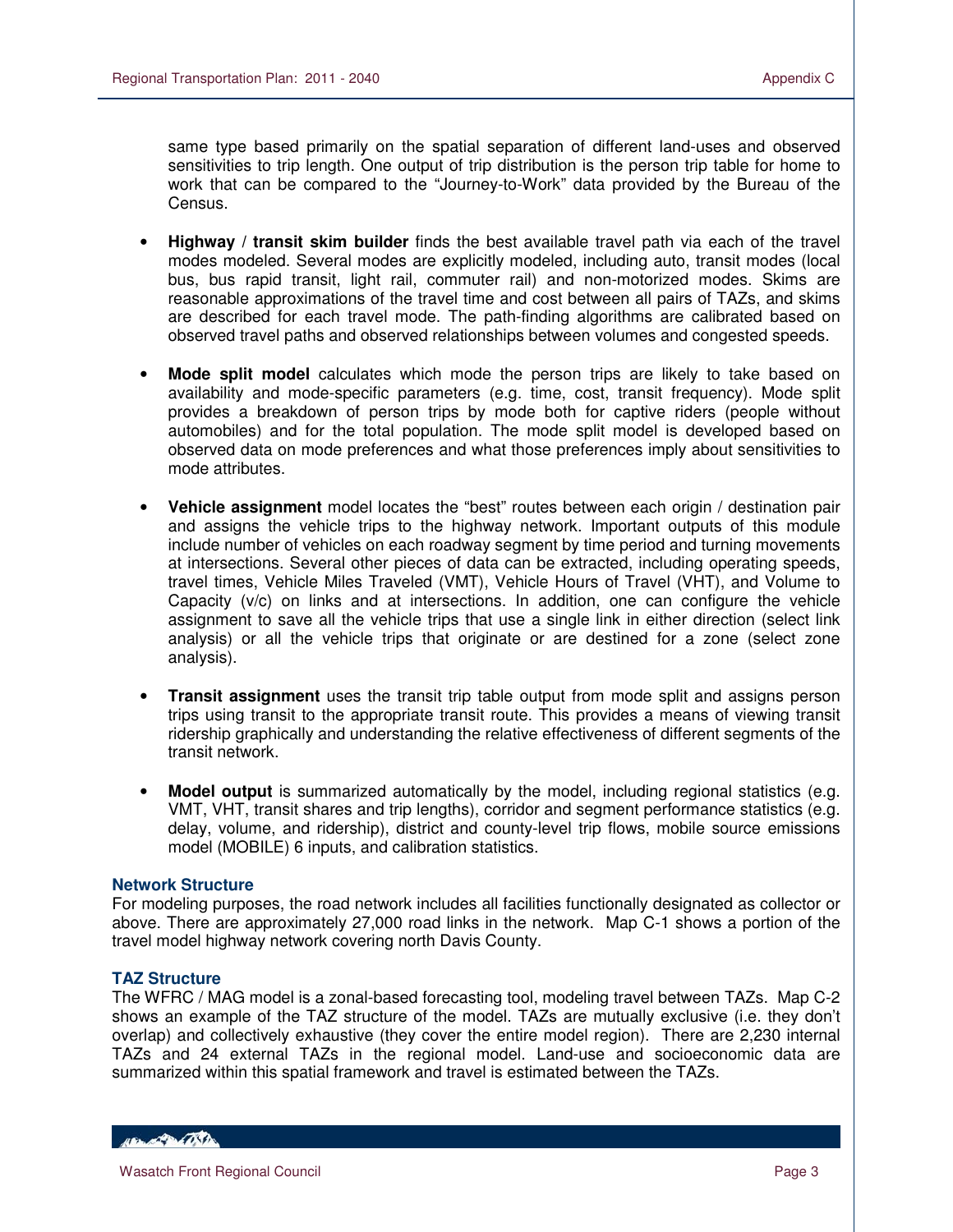### **Model Calibration**

The model is calibrated to reasonably represent 2007 "base year" travel conditions and patterns, a process in which model output is checked or "validated" against real-world data. Trip rates, transit ridership and highway volumes are examples of the type of model outputs that are validated. When the model results do not match the base-year values within an acceptable tolerance, parameters are adjusted until the model is acceptable. For future forecast years, the model output is reviewed for "reasonableness" to validate model results and to assess model sensitivities.

#### **MAP C-1**



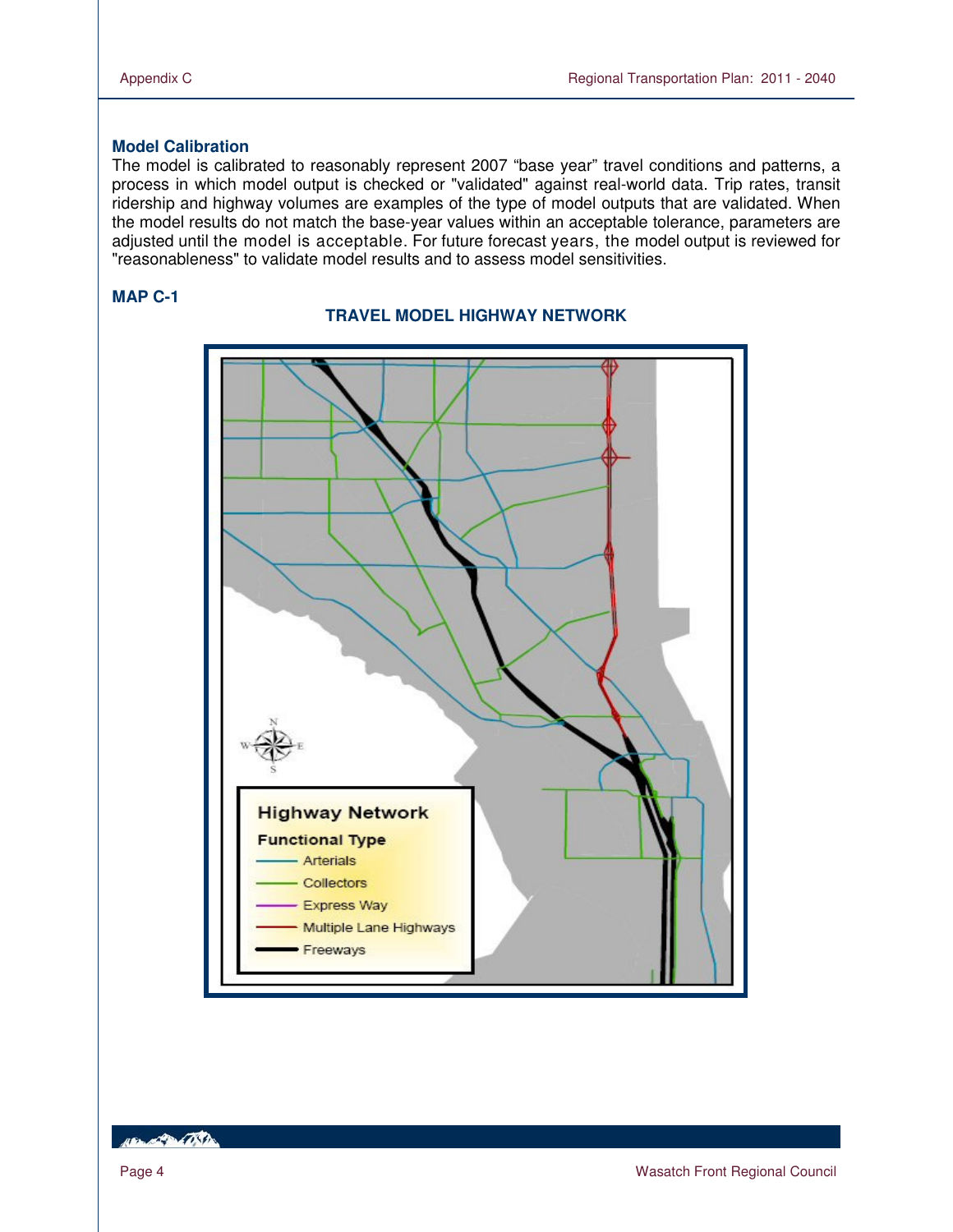## **MAP C-2**

 $\overline{a}$ 

## **MODEL GEOGRAPHY AND TAZ STRUCTURE**



**REDUCTION OF THE CONTRACTOR**